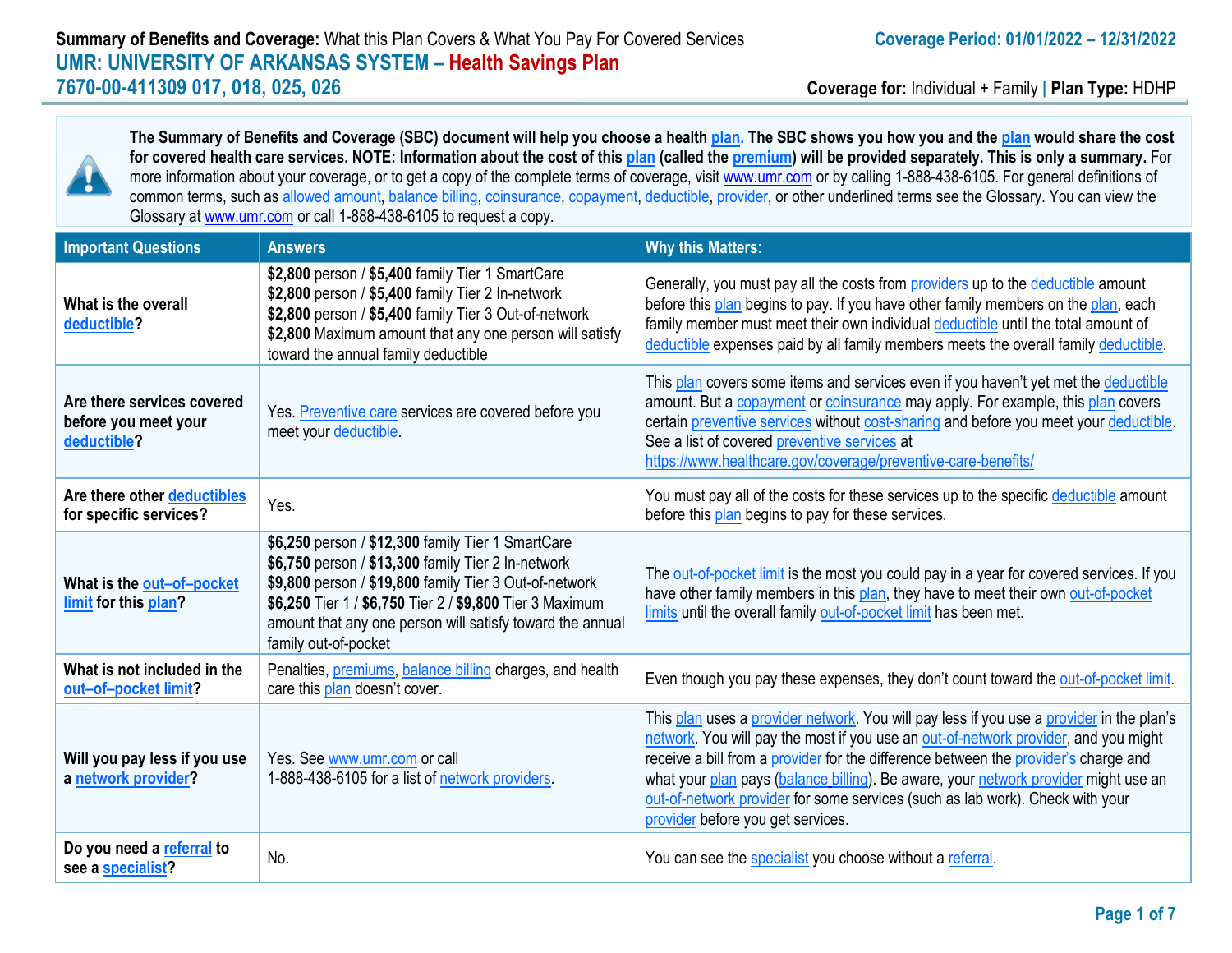

 $\overline{a}$ 

All copayment and coinsurance costs shown in this chart are after your deductible has been met, if a deductible applies.

| <b>Common</b>                                                   |                                                     |                                 | <b>Limitations, Exceptions, &amp; Other</b> |                                                                                              |                                                                                                                                                                         |  |
|-----------------------------------------------------------------|-----------------------------------------------------|---------------------------------|---------------------------------------------|----------------------------------------------------------------------------------------------|-------------------------------------------------------------------------------------------------------------------------------------------------------------------------|--|
| <b>Medical Event</b>                                            | <b>Services You May Need</b>                        | Tier 1<br><b>SmartCare</b>      | Tier 2<br>In-network                        | <b>Tier 3</b><br><b>Out-of-network</b>                                                       | <b>Important Information</b>                                                                                                                                            |  |
| If you visit a<br>health care<br>provider's<br>office or clinic | Primary care visit to treat an<br>injury or illness | 5% Coinsurance                  | 10% Coinsurance                             | 50% Coinsurance                                                                              | None                                                                                                                                                                    |  |
|                                                                 | <b>Specialist</b> visit                             | 5% Coinsurance                  | 10% Coinsurance                             | 50% Coinsurance                                                                              | None                                                                                                                                                                    |  |
|                                                                 | Preventive care/screening/<br>immunization          | No charge;<br>Deductible Waived | No charge;<br>Deductible Waived             | 50% Coinsurance<br>Preventive care &<br>screening; Deductible<br><b>Waived Immunizations</b> | You may have to pay for services that<br>aren't preventive. Ask your provider if<br>the services you need are preventive.<br>Then check what your plan will pay<br>for. |  |
| If you have a<br>test                                           | (x-ray, blood work)                                 | 5% Coinsurance                  | 10% Coinsurance                             | 50% Coinsurance                                                                              | None                                                                                                                                                                    |  |
|                                                                 | Imaging<br>(CT/PET scans, MRIs)                     | 5% Coinsurance                  | 10% Coinsurance                             | 50% Coinsurance                                                                              | Preauthorization is required. If you<br>don't get preauthorization, benefits<br>could be reduced by \$250 of the total<br>cost of the service.                          |  |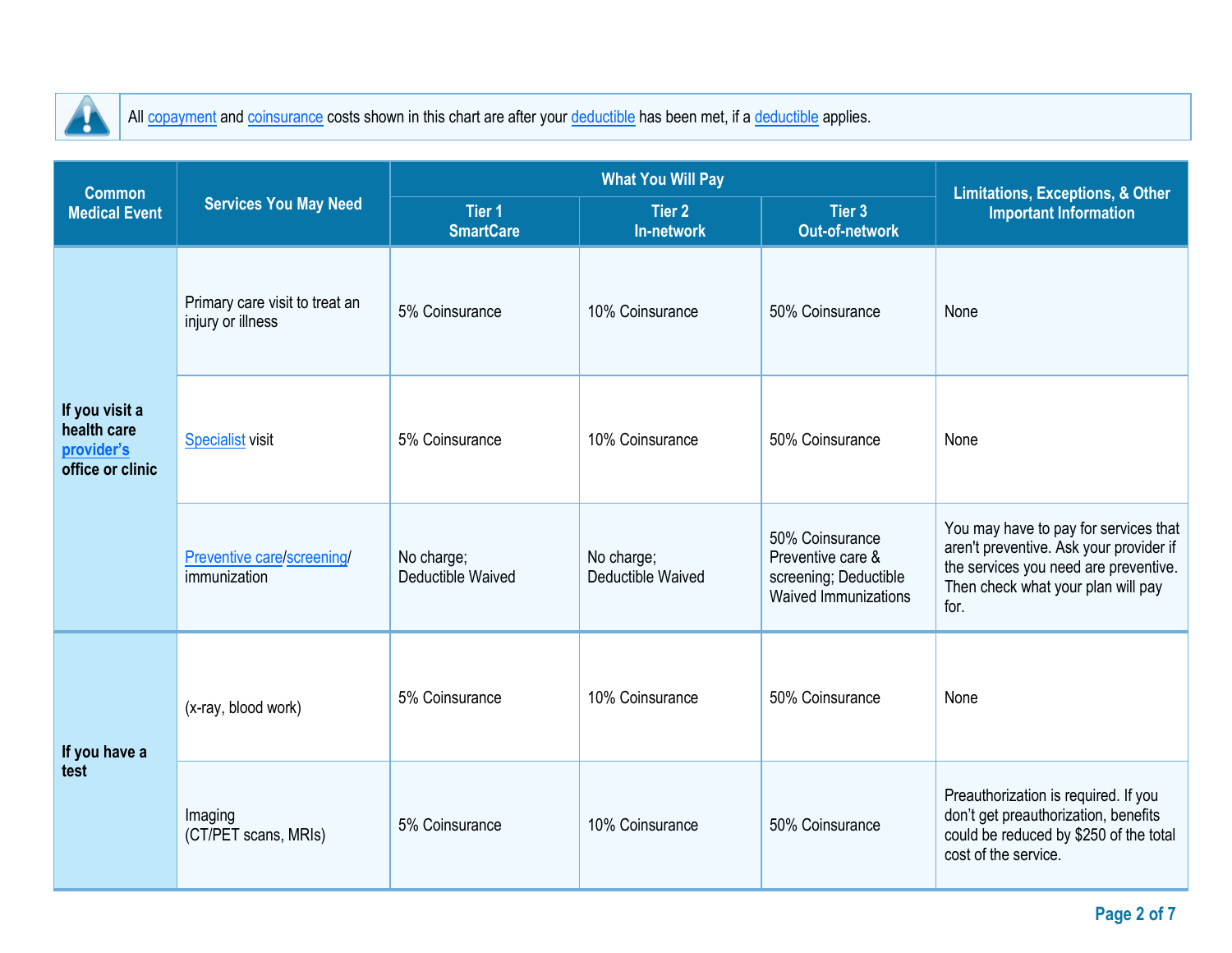| <b>Common</b>                                                                                                                                                            |                                                      | <b>What You Will Pay</b>                                                       |                                                                                |                                                                                   | <b>Limitations, Exceptions, &amp; Other</b>                                                                                                                                                                                                                                                                                                                                                                                                                                                                           |  |
|--------------------------------------------------------------------------------------------------------------------------------------------------------------------------|------------------------------------------------------|--------------------------------------------------------------------------------|--------------------------------------------------------------------------------|-----------------------------------------------------------------------------------|-----------------------------------------------------------------------------------------------------------------------------------------------------------------------------------------------------------------------------------------------------------------------------------------------------------------------------------------------------------------------------------------------------------------------------------------------------------------------------------------------------------------------|--|
| <b>Medical Event</b>                                                                                                                                                     | <b>Services You May Need</b>                         | <b>Tier 1</b><br><b>SmartCare</b>                                              | <b>Tier 2</b><br>In-network                                                    | Tier 3<br><b>Out-of-network</b>                                                   | <b>Important Information</b>                                                                                                                                                                                                                                                                                                                                                                                                                                                                                          |  |
| If you need<br>drugs to treat<br>your illness or<br>condition.<br>More information<br>about<br>prescription drug<br>coverage is<br>available at<br>www.medimpact<br>.com | Generic drugs (Tier 1)                               | 10% after deductible<br>Prescription out of pocket<br>is combined with Medical | 10% after deductible<br>Prescription out of pocket<br>is combined with Medical | 10% after deductible<br>Prescription out of<br>pocket is combined with<br>Medical | Some drugs require Prior<br>Authorization and others require Step<br>Therapy or have quantity limits.<br>Reference Based Pricing applies to<br>some drugs. Please refer to your<br>"Prescription Drug Program Summary<br>of Benefits". Mail order up to 90-day<br>supply on maintenance medicines.<br>Specialty drugs applicable<br>Copayment applies.<br>OOP max does not include costs for<br>excluded or non-covered medications<br>or devices. Non covered medications<br>do not go to the Rx Max OOP<br>expense. |  |
|                                                                                                                                                                          | Preferred brand drugs<br>(Tier 2)                    | 10% after deductible<br>Prescription out of pocket<br>is combined with Medical | 10% after deductible<br>Prescription out of pocket<br>is combined with Medical | 10% after deductible<br>Prescription out of<br>pocket is combined with<br>Medical |                                                                                                                                                                                                                                                                                                                                                                                                                                                                                                                       |  |
|                                                                                                                                                                          | Non-preferred brand drugs<br>(Tier 3)                | 10% after deductible<br>Prescription out of pocket<br>is combined with Medical | 10% after deductible<br>Prescription out of pocket<br>is combined with Medical | 10% after deductible<br>Prescription out of<br>pocket is combined with<br>Medical |                                                                                                                                                                                                                                                                                                                                                                                                                                                                                                                       |  |
|                                                                                                                                                                          | <b>Specialty drugs</b>                               | 10% after deductible<br>Prescription out of pocket<br>is combined with Medical | 10% after deductible<br>Prescription out of pocket<br>is combined with Medical | 10% after deductible<br>Prescription out of<br>pocket is combined with<br>Medical |                                                                                                                                                                                                                                                                                                                                                                                                                                                                                                                       |  |
| If you have<br>outpatient<br>surgery                                                                                                                                     | Facility fee<br>(e.g., ambulatory surgery<br>center) | 5% Coinsurance                                                                 | 10% Coinsurance                                                                | 50% Coinsurance                                                                   | Preauthorization is required. If you<br>don't get preauthorization, benefits<br>could be reduced by \$250 of the total<br>cost of the service.                                                                                                                                                                                                                                                                                                                                                                        |  |
|                                                                                                                                                                          | Physician/surgeon fees                               | 5% Coinsurance                                                                 | 10% Coinsurance                                                                | 50% Coinsurance                                                                   |                                                                                                                                                                                                                                                                                                                                                                                                                                                                                                                       |  |
| If you need<br>immediate<br>medical<br>attention                                                                                                                         | <b>Emergency room care</b>                           | 10% Coinsurance                                                                | 10% Coinsurance                                                                | 10% Coinsurance                                                                   | None                                                                                                                                                                                                                                                                                                                                                                                                                                                                                                                  |  |
|                                                                                                                                                                          | <b>Emergency medical</b><br>transportation           | 10% Coinsurance                                                                | 10% Coinsurance                                                                | 10% Coinsurance                                                                   | \$35,000 Maximum benefit per<br>occurrence air ambulance                                                                                                                                                                                                                                                                                                                                                                                                                                                              |  |
|                                                                                                                                                                          | <b>Urgent care</b>                                   | 10% Coinsurance                                                                | 10% Coinsurance                                                                | 50% Coinsurance                                                                   | None                                                                                                                                                                                                                                                                                                                                                                                                                                                                                                                  |  |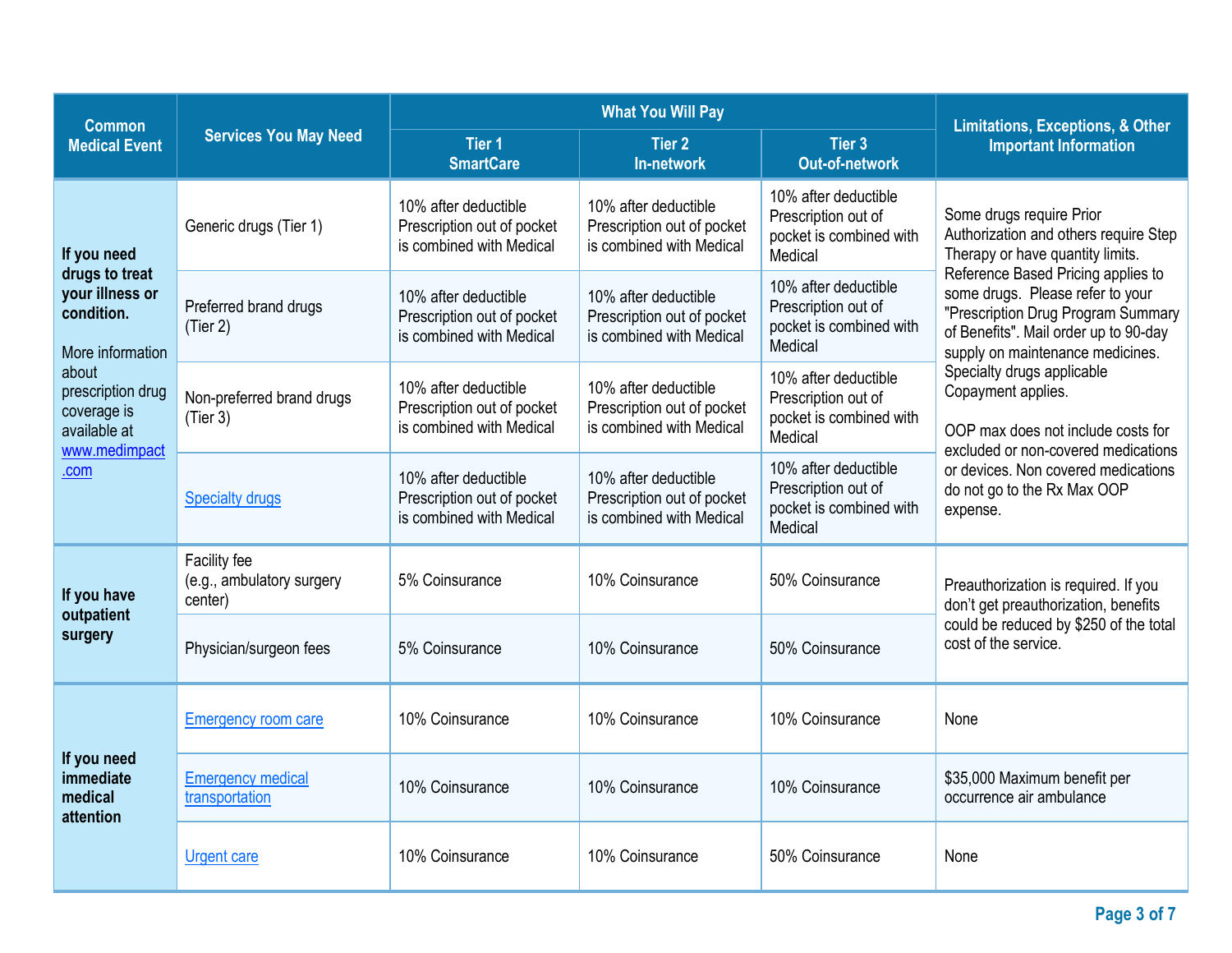| <b>Common</b>                                                                            |                                              | <b>What You Will Pay</b>              |                                    |                                 | <b>Limitations, Exceptions, &amp; Other</b>                                                                                                                                                                 |  |
|------------------------------------------------------------------------------------------|----------------------------------------------|---------------------------------------|------------------------------------|---------------------------------|-------------------------------------------------------------------------------------------------------------------------------------------------------------------------------------------------------------|--|
| <b>Medical Event</b>                                                                     | <b>Services You May Need</b>                 | Tier <sub>1</sub><br><b>SmartCare</b> | <b>Tier 2</b><br><b>In-network</b> | Tier 3<br><b>Out-of-network</b> | <b>Important Information</b>                                                                                                                                                                                |  |
| If you have a                                                                            | Facility fee<br>(e.g., hospital room)        | 5% Coinsurance                        | 10% Coinsurance                    | 50% Coinsurance                 | Preauthorization is required. If you<br>don't get preauthorization, benefits<br>could be reduced by \$250 of the total<br>cost of the service.                                                              |  |
| hospital stay                                                                            | Physician/surgeon fee                        | 5% Coinsurance                        | 10% Coinsurance                    | 50% Coinsurance                 |                                                                                                                                                                                                             |  |
| If you have<br>mental health,<br>behavioral<br>health, or<br>substance<br>abuse services | Outpatient services                          | 5% Coinsurance                        | 10% Coinsurance                    | 50% Coinsurance                 | Preauthorization is required for<br>Partial hospitalization. If you don't get<br>preauthorization, benefits could be<br>reduced by \$250 of the total cost of<br>the service.                               |  |
|                                                                                          | Inpatient services                           | 5% Coinsurance                        | 10% Coinsurance                    | 50% Coinsurance                 | Preauthorization is required. If you<br>don't get preauthorization, benefits<br>could be reduced by \$250 of the total<br>cost of the service.                                                              |  |
| If you are<br>pregnant                                                                   | Office visits                                | 5% Coinsurance                        | 10% Coinsurance                    | Not covered                     | Cost sharing does not apply to<br>certain preventive services.<br>Depending on the type of services,<br>deductible, or coinsurance may<br>apply. Maternity care may include<br>tests and services described |  |
|                                                                                          | Childbirth/delivery professional<br>services | 5% Coinsurance                        | 10% Coinsurance                    | Not covered                     |                                                                                                                                                                                                             |  |
|                                                                                          | Childbirth/delivery facility<br>services     | 5% Coinsurance                        | 10% Coinsurance                    | Not covered                     | elsewhere in the SBC (i.e.<br>ultrasound).                                                                                                                                                                  |  |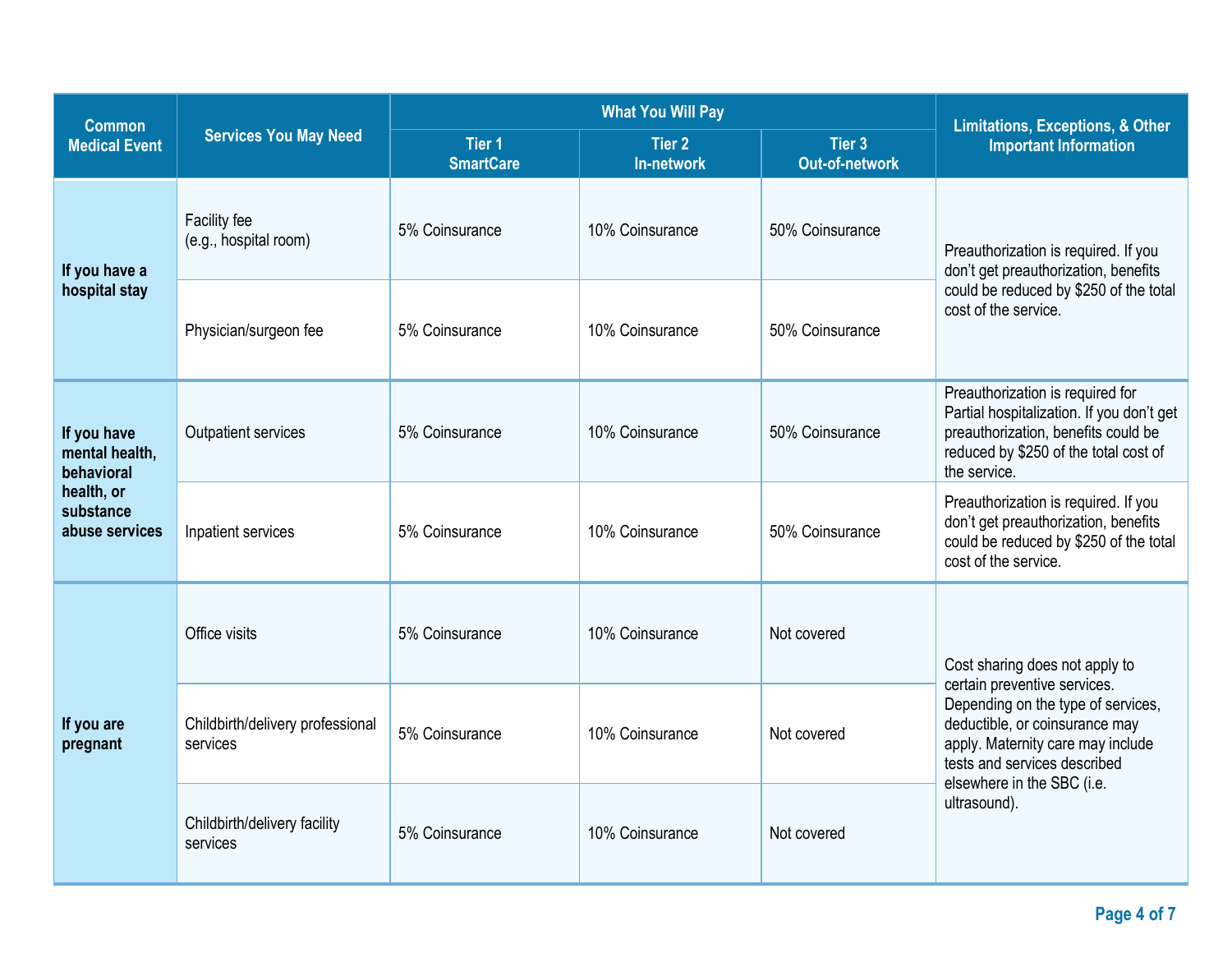| <b>Common</b>                                                              |                                |                                   | <b>Limitations, Exceptions, &amp; Other</b> |                                 |                                                                                                                                                                                                                                                                                                            |  |
|----------------------------------------------------------------------------|--------------------------------|-----------------------------------|---------------------------------------------|---------------------------------|------------------------------------------------------------------------------------------------------------------------------------------------------------------------------------------------------------------------------------------------------------------------------------------------------------|--|
| <b>Medical Event</b>                                                       | <b>Services You May Need</b>   | <b>Tier 1</b><br><b>SmartCare</b> | <b>Tier 2</b><br>In-network                 | Tier 3<br><b>Out-of-network</b> | <b>Important Information</b>                                                                                                                                                                                                                                                                               |  |
| If you need<br>help recovering<br>or have other<br>special health<br>needs | Home health care               | 5% Coinsurance                    | 10% Coinsurance                             | 50% Coinsurance                 | 40 Maximum visits per calendar year;<br>Preauthorization is required. If you<br>don't get preauthorization, benefits<br>could be reduced by \$250 of the total<br>cost of the service.                                                                                                                     |  |
|                                                                            | <b>Rehabilitation services</b> | 5% Coinsurance                    | 10% Coinsurance                             | 50% Coinsurance                 | Limited to 30 visits per calendar year,<br>combined with Physical Therapy,<br>Occupational Therapy, Speech<br>Therapy and Chiropractic care;<br>If your plan excludes Learning<br>Disabilities, habilitation services for<br>learning disabilities are not covered,<br>please refer to your plan document. |  |
|                                                                            | <b>Habilitation services</b>   | 5% Coinsurance                    | 10% Coinsurance                             | 50% Coinsurance                 |                                                                                                                                                                                                                                                                                                            |  |
|                                                                            | Skilled nursing care           | 5% Coinsurance                    | 10% Coinsurance                             | 50% Coinsurance                 | Preauthorization is required. If you<br>don't get preauthorization, benefits<br>could be reduced by \$250 of the total<br>cost of the service.                                                                                                                                                             |  |
|                                                                            | Durable medical equipment      | 5% Coinsurance                    | 10% Coinsurance                             | 50% Coinsurance                 | Preauthorization is required for DME<br>in excess of \$500 for rentals or<br>\$1,500 for purchases. If you don't get<br>preauthorization, benefits could be<br>reduced by \$250 per occurrence.                                                                                                            |  |
|                                                                            | <b>Hospice service</b>         | 5% Coinsurance                    | 10% Coinsurance                             | 50% Coinsurance                 | None                                                                                                                                                                                                                                                                                                       |  |
| If your child                                                              | Children's eye exam            | No charge;<br>Deductible Waived   | No charge;<br>Deductible Waived             | No charge;<br>Deductible Waived | 1 Maximum exam per calendar year                                                                                                                                                                                                                                                                           |  |
| needs dental or<br>eye care                                                | Children's glasses             | Not covered                       | Not covered                                 | Not covered                     | None                                                                                                                                                                                                                                                                                                       |  |
|                                                                            | Children's dental check-up     | Not covered                       | Not covered                                 | Not covered                     | None                                                                                                                                                                                                                                                                                                       |  |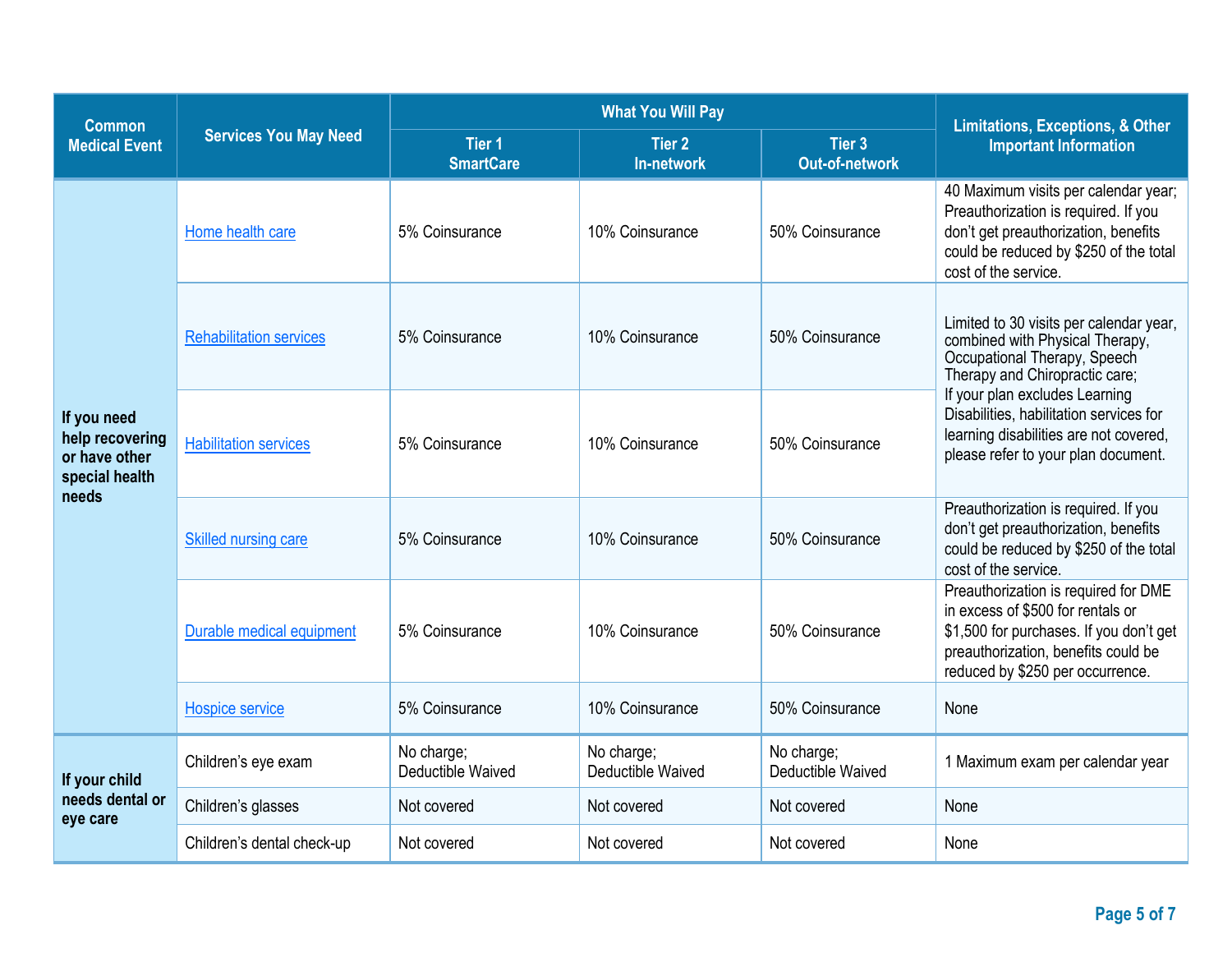## **Excluded Services & Other Covered Services:**

| Services Your Plan Does NOT Cover (Check your policy or plan document for more information and a list of any other excluded services.) |                      |                                                    |  |  |  |
|----------------------------------------------------------------------------------------------------------------------------------------|----------------------|----------------------------------------------------|--|--|--|
| Acupuncture                                                                                                                            | Long-term care       | Routine foot care                                  |  |  |  |
| Cosmetic surgery                                                                                                                       | Private-duty nursing | Weight loss programs                               |  |  |  |
| Dental care (Adult)                                                                                                                    |                      |                                                    |  |  |  |
|                                                                                                                                        |                      |                                                    |  |  |  |
| Other Covered Services (Limitations may apply to these services. This isn't a complete list. Please see your plan document.)           |                      |                                                    |  |  |  |
| Bariatric surgery                                                                                                                      | Hearing aids         | Non-emergency care when traveling outside the U.S. |  |  |  |

Your Rights to Continue Coverage: There are agencies that can help if you want to continue your coverage after it ends. The contact information for those agencies is U.S. Department of Health and Human Services, Center for Consumer Information and Insurance Oversight, at 1-877-267-2323 x61565 or [www.cciio.cms.gov.](http://www.cciio.cms.gov/) Other coverage options may be available to you too, including buying individual insurance coverage through the Health Insurance Marketplace. For more information about the Marketplace, visit [www.HealthCare.gov](http://www.healthcare.gov/) or call 1-800-318-2596.

• Chiropractic care • Infertility treatment • Routine eye care (Adult)

Your Grievance and Appeals Rights: There are agencies that can help if you have a complaint against your plan for a denial of a claim. This complaint is called a grievance or appeal. For more information about your rights, look at the explanation of benefits you will receive for that medical claim. Your plan documents also provide complete information on how to submit a claim, appeal, or a grievance for any reason to your plan. Additionally, a consumer assistance program may help you file your appeal. A list of states with Consumer Assistance Programs is available at [www.HealthCare.gov](http://www.healthcare.gov/) an[d http://cciio.cms.gov/programs/consumer/capgrants/index.html.](http://cciio.cms.gov/programs/consumer/capgrants/index.html)

## **Does this plan Provide Minimum Essential Coverage? Yes**

Minimum Essential Coverage generally includes plans, health insurance available through the Marketplace or other individual market policies, Medicare, Medicaid, CHIP, TRICARE, and certain other coverage. If you are eligible for certain types of Minimum Essential Coverage, you may not be eligible for the premium tax credit.

## **Does this plan Meet the Minimum Value Standard? Yes**

If your plan doesn't meet the Minimum Value Standards, you may be eligible for a premium tax credit to help you pay for a plan through the Marketplace.

*To see examples of how this plan might cover costs for a sample medical situation, see the next section.*